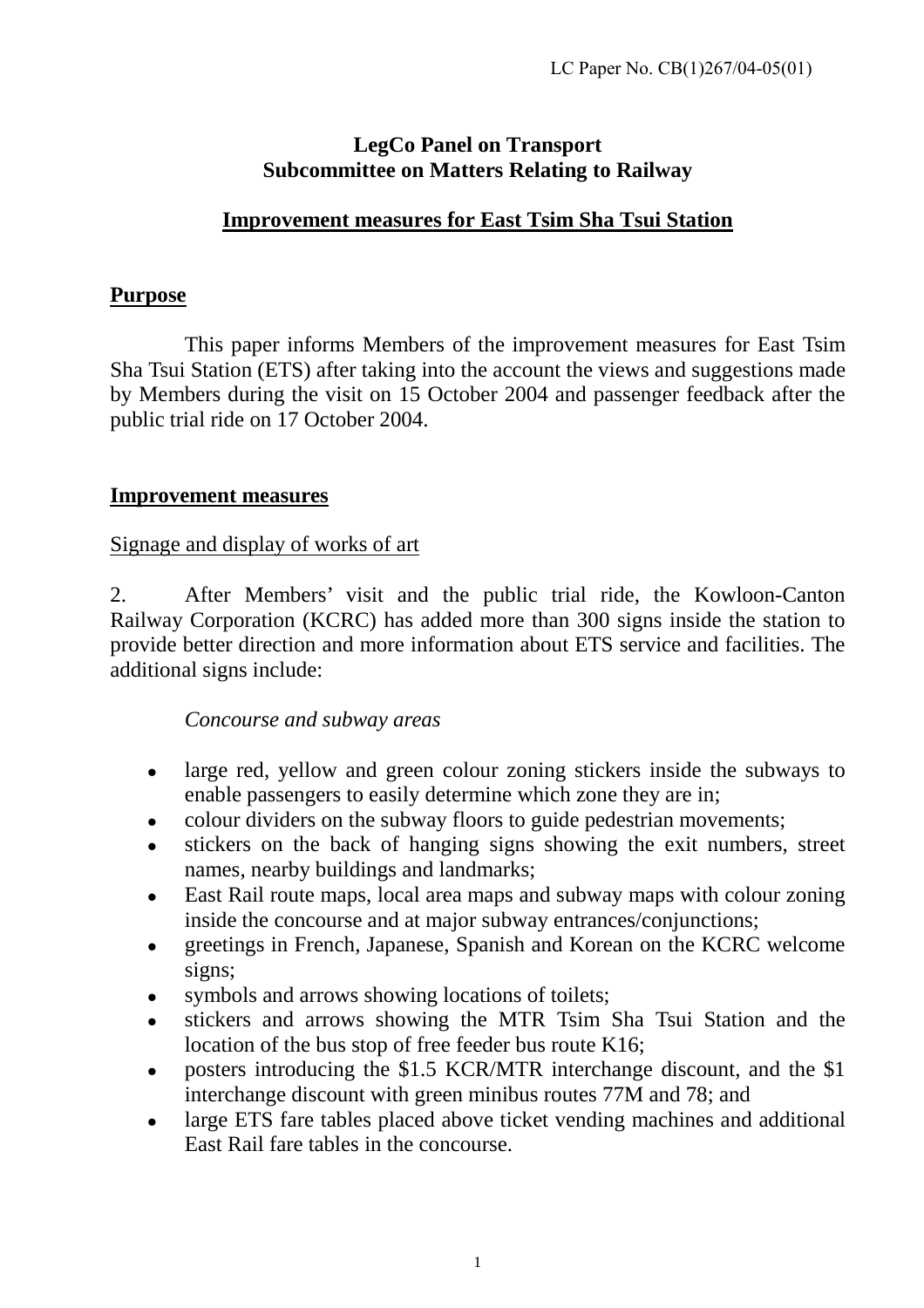# *Platforms*

- $\bullet$  stickers showing locations of exits; and
- stickers on the platform screen doors showing the number of the train compartment stopping at that door.

3. With these additional signs in place, there are now directional signs on the station walls every 25 metres instead of every 40 metres. KCRC will review the signage again in three months' time.

4. To familiarise members of the public with the station during the initial stage of operations, KCRC has employed 80 service ambassadors and deployed additional staff to help passengers. Ten information stands were also set up inside the station and the subways for the first two weeks upon the opening of ETS.

5. KCRC is always looking for opportunities to improve the environment of its stations and will consider displaying works of art for public appreciation with a target to put up the first one in time for the Christmas season.

## Emergency handling

6. KCRC has established procedures for effective crowd management and efficient passenger evacuation to deal with a variety of emergency situations. All frontline staff are required to attend classroom training on handling of emergencies. They are also required to attend emergency drills and exercises.

7. The design of ETS complies with relevant statutory requirements to safeguard passengers' safety in emergency situations. The platform is 15 metres wide. With the provision of seven escalators, five staircases and two lifts linking the platform and concourse, there is sufficient capacity to accommodate passengers exiting a fully loaded train and simultaneous passenger inflow from the concourse to fill an empty train. The station has 11 exits/entrances, which enable efficient evacuation of passengers within a short period of time in the case of emergencies.

8. As with all East Rail and West Rail stations, ETS is fitted with fire alarms and fire fighting systems. Being an underground station, ETS also has a smoke extraction system and an emergency walkway along the tunnel to Hung Hom Station. In addition, ETS and subway areas are equipped with emergency flashing lights and adjustable directional signs to facilitate evacuation or crowd control.